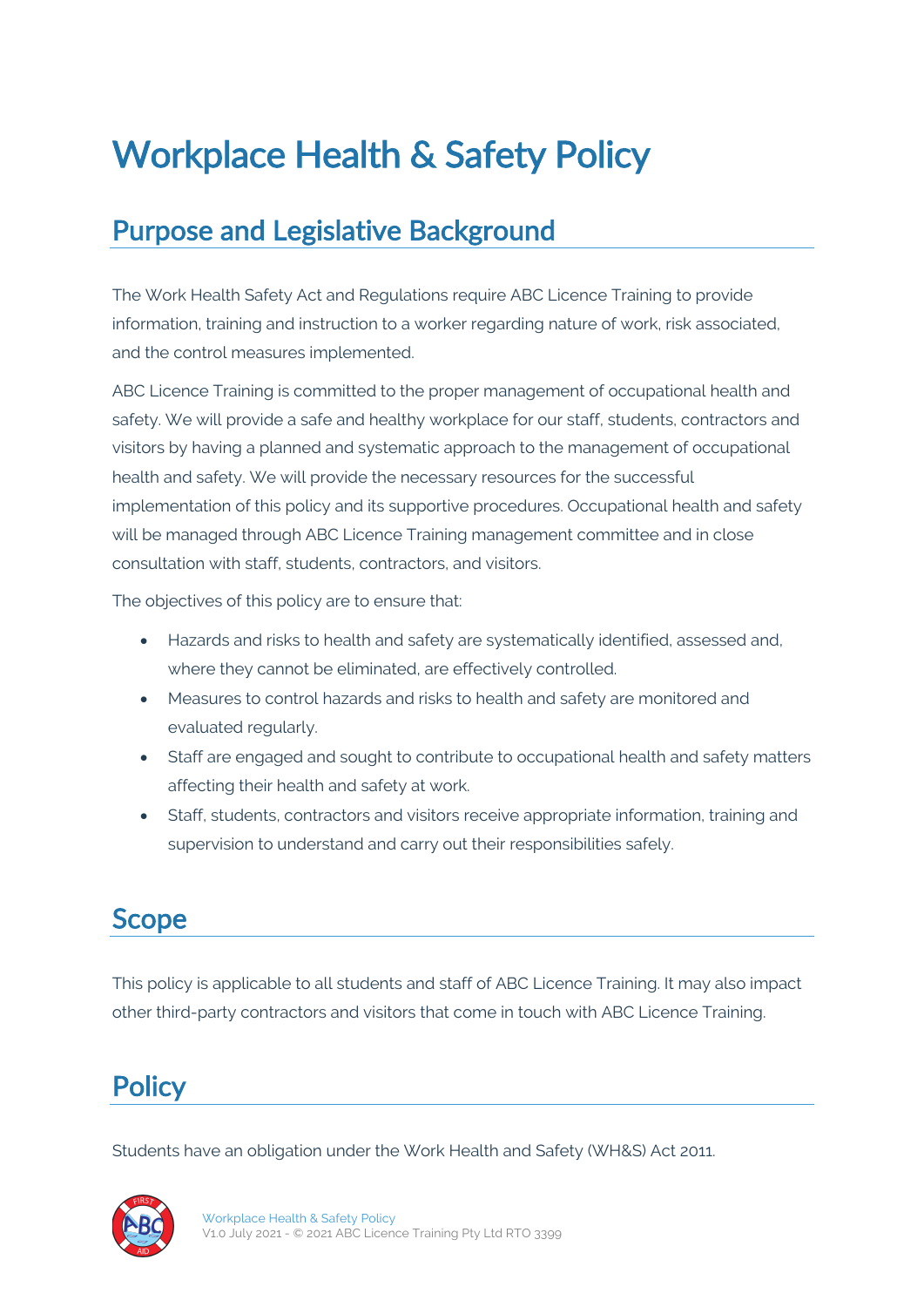- Students MUST NOT act in a manner which endangers the health and safety of themselves or any other person while at a course being run by ABC Licence Training.
- Students MUST carry out safety directions given by members of ABC Licence Training.
- Students MUST NOT willfully or recklessly interfere with anything provided in the interests of health and safety at ABC Licence Training.

NOTE: Students who do not comply with these legal requirements are in breach of the WH&S Act and can be fined under its legislative requirements. Such persons are also in breach of the Student Rules and can face disciplinary action.

The following guidelines are provided as a basis for safe practice in the training and assessment environment. The guidelines are particularly relevant to students, trainers and assessors.

- Know and observe details of emergency response and evacuation plans.
- Do not undertake activities which may cause injury to self or others
- Be responsible for your own actions
- No smoking at the training and assessment facilities or offices
- Report all potential hazards, accidents and near misses to the ABC Licence Training staff
- No consumption of alcohol within training and assessment facilities or during the conduct of training and assessment
- Keep training and assessment areas neat and tidy at all times
- Seek assistance if you volunteer to lift items e.g. move furniture in a training area.
- Observe hygiene standards particularly in eating and bathroom areas.

Electrical equipment:

- Electrical equipment that is not working should be reported to ABC Licence Training staff.
- Electrical work should only be performed by appropriately licensed or trained personnel. Students, trainers and assessors should not undertake any task related to fixing electrical equipment such as lighting or electrical training aids.
- Electrical equipment that is not working should be reported to ABC Licence Training staff.
- Electrical work should only be performed by appropriately licensed or trained personnel. Students, trainers and assessors should not undertake any task related to fixing electrical equipment such as lighting or electrical training aids.

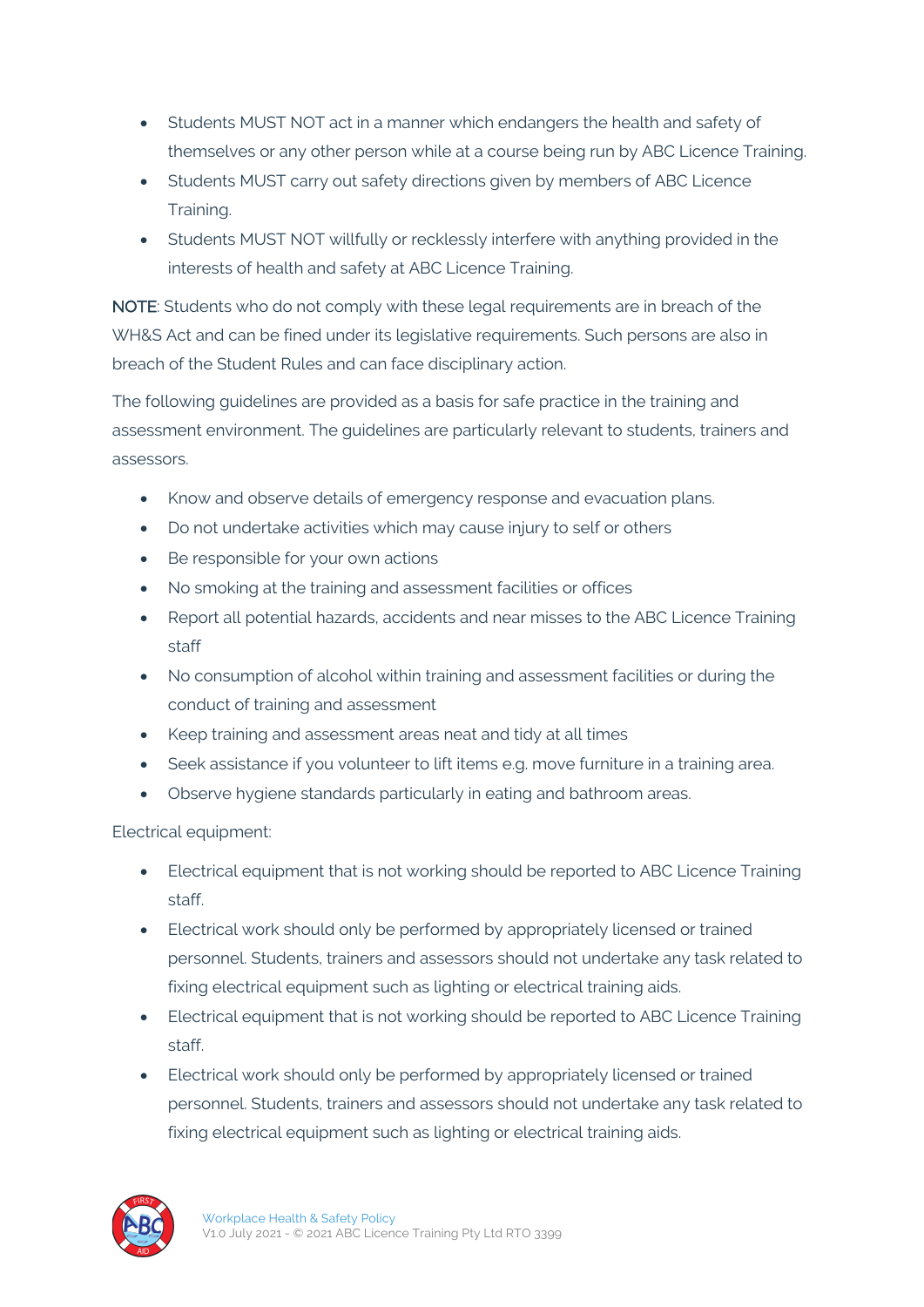Fire safety:

- ABC Licence Training will undertake to communicate the procedures involved in evacuation and the location of fire equipment to students at each facility for each training and assessment event; and to users of the office at least twice each year.
- All users of a training and assessment facility need to be familiar with the location of all EXITS and fire extinguishers. Users will consult available maps to determine location.
- It is the user's responsibility to understand fire drill procedures displayed around the premises.
- Users are asked to attend any sessions on fire safety procedures and the use of fire safety devices.

#### First aid:

- Provision for first aid facilities is available where training is delivered.
- All accidents must be reported to staff.
- The accident and any aid administered must be recorded by staff involved.

#### Computer facilities:

- Extended periods of work with computers can result in general fatigue and eye strain. Repetitive tasks and incorrect posture will result in consistent aches and pains.
- Current occupational health and safety guidelines indicate that people working for long periods at computers should organise their work so as to allow a five to tenminute rest every hour. This rest should include a change of position and stretching exercises as appropriate.
- Posture can be improved by adjusting chair height so that the operator's feet are comfortably placed on the floor (or footrest) and your arms are at an approximately 90-degree angle.
- The screen should be positioned to avoid reflection from lights and windows and at a suitable distance so that it can be easily read.

#### Lifting:

- Students, trainersm and assessors are encouraged not to lift anything related to the training and assessment provided by ABC Licence Training unless they do so voluntarily and taking all responsibility for any injury caused.
- Never attempt to lift anything that is beyond your capacity.
- Always bend the knees and keep the back straight when picking up items.

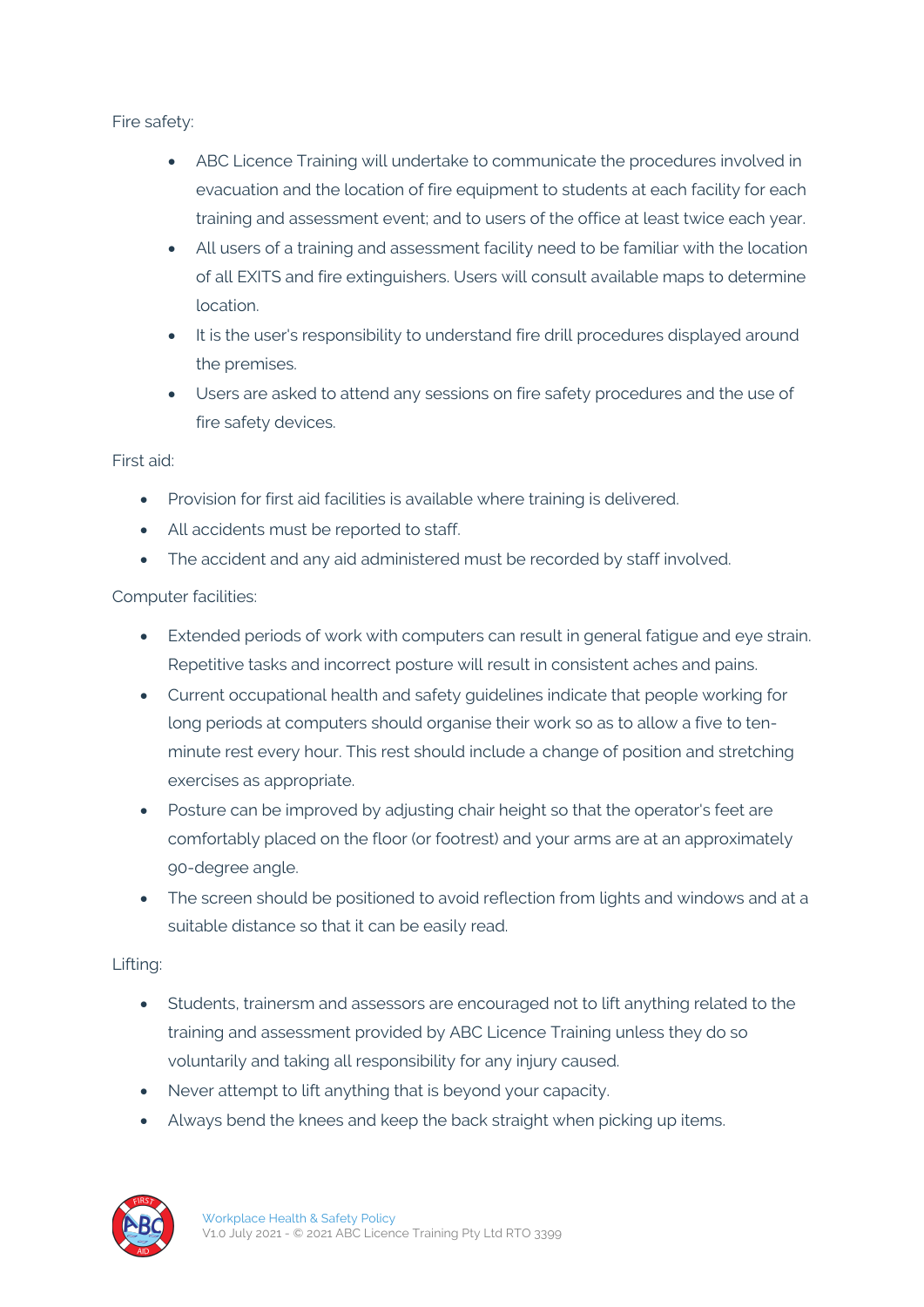• If you have experienced back problems in the past do not attempt to lift heavy objects at all. Ask someone else to do it for you.

Work and study areas:

- Always ensure that all work areas are clean and clear of clutter so as to avoid the danger of accident by tripping or falling over.
- Place all rubbish in the bins provided.
- Ensure that kitchen bench spaces are left clean and tidy and that all dishes are washed.
- Do not leave tea towels or any cleaning cloths in a bundle on the bench tops or draped near any bin.
- Do not sit or climb on any desks or tables.

# Training Safety Procedures

ABC Licence Training will achieve its training safety objectives by applying procedures which assist managers, staff, students, contractors and visitors to carry out their responsibilities.

## Hazard Management Procedures

The aim of this procedure is to provide a practical guide to the identification, assessment, control, and monitoring of workplace safety hazards. A hazard is defined as a source or a situation with a potential for harm in terms of human injury or ill-health, damage to property, damage to the environment, or a combination of these. Hazards may arise from a variety of sources within a workplace. Sources of hazards may include equipment, the work environment, work systems and work procedures.

Workplace hazards can be categorised as follows:

- Physical e.g. noise, radiation, light, vibration
- Chemical e.g. poisons, dusts
- Biological e.g. viruses, plants, parasites
- Mechanical/electrical e.g. slips, trips and falls, tools, electrical equipment
- Psychological e.g. fatigue, violence, bullying

In order to manage the workplace safety hazards at ABC Licence Training, the following steps are to be applied:

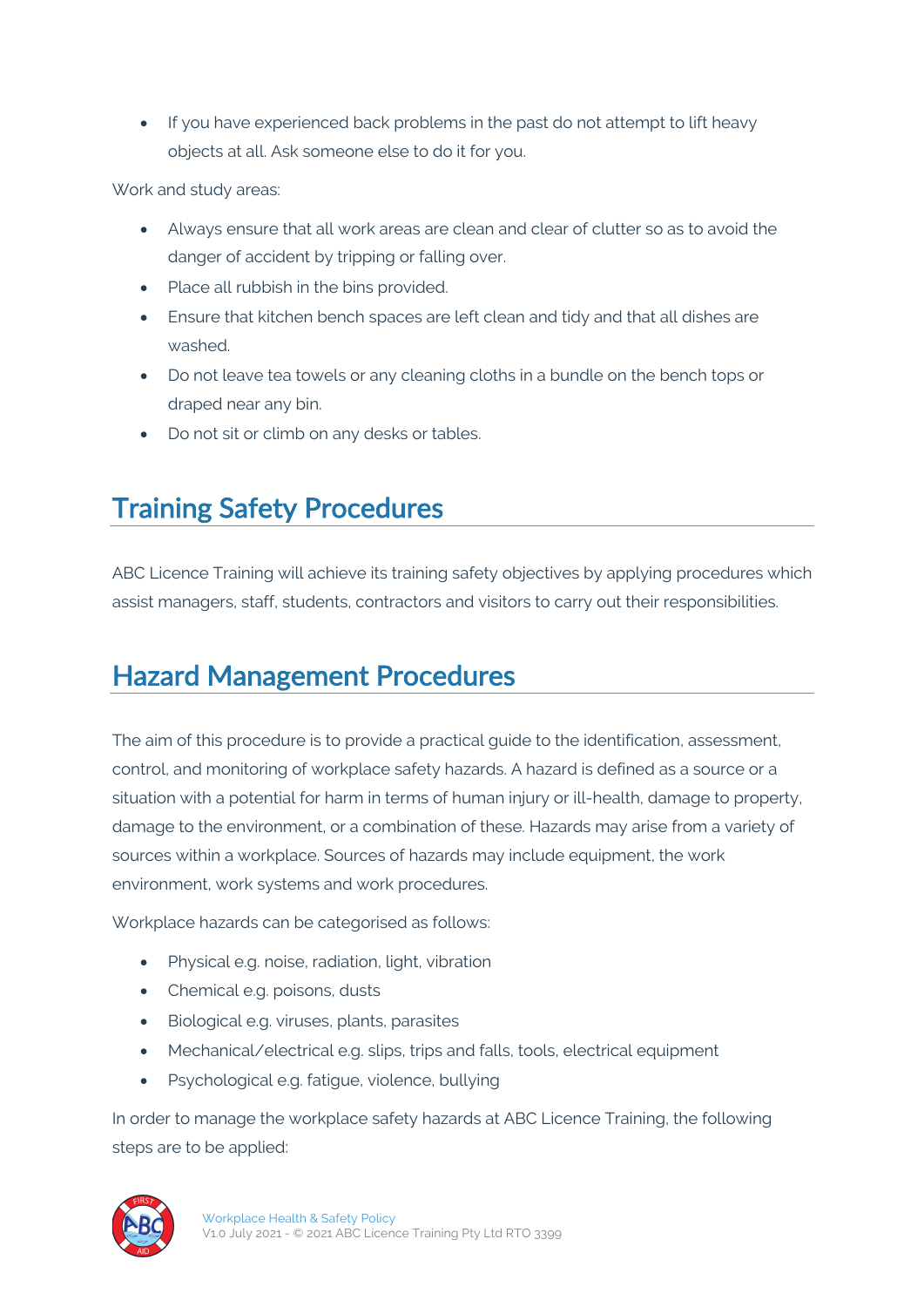#### Step 1 - Identify hazards.

Select a method to identify hazards. This may include:

- Asking the question, 'Does this task  $\ell$  training activity  $\ell$  situation  $\ell$  event have the potential to harm a person?' or 'What if?' For example, "What if a person were to attempt to lift this heavy object from the top shelf?"
- Conduct a review of records of past accidents and near misses.
- Conduct regular walk-through visual inspections of the workplace. Look at each task the workers do to see if any hazards are present, such as handling loads, using chemicals or equipment.
- Observe workers performing their tasks and the activities involved, such as training activities, cleaning, maintenance, and inspection, as more hazards may become apparent. This also provides an opportunity to see whether the workplace procedures for performing particular tasks are being followed by workers, or whether workers are taking short cuts.
- Consult workers about any near misses or events that have not been reported, unreported minor injuries or health complaints.
- Research the hazards associated with the relevant industry to identify the common potential hazards.
- Conduct (or arrange for) basic testing, measuring and samples of the workplace environment.

When collecting information to identify hazards, consider the following:

- Competency and level of training of workers and whether it is adequate.
- How people actually use, clean, service or repair equipment and materials.
- How equipment is used to complete tasks and where it is located.
- How people could be hurt directly and indirectly by the various workplace aspects.
- How waste materials are or should be disposed of.
- The serviceability of substances, equipment, materials, and premises, which may affect their safety.
- The long-term health effects rather than an immediate injury, for example, exposure to loud noise over a period of time.

#### Step 2 - Assess and prioritise the risks.

Assess the likelihood of an event occurring by asking questions such as:

- How would circumstances arise that would make the event likely?
- Where would the event be likely to occur?

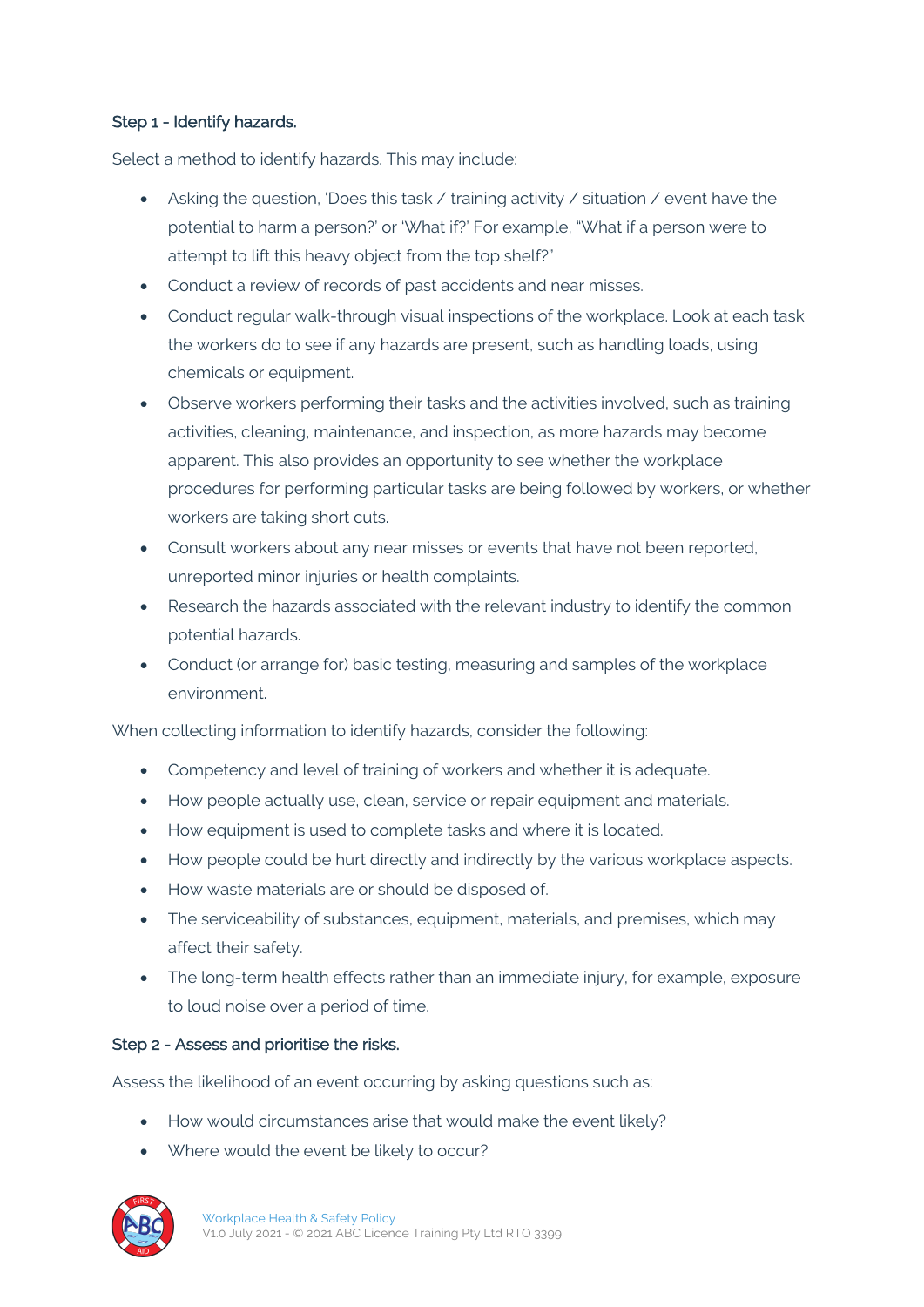- When are people exposed to the hazard?
- How does exposure vary over time or by location and personnel involvement?

When considering the likelihood of an event occurring, align it to the likelihood that most applies using the Likelihood Assessment Table.

Assess the potential consequence resulting from an incident by asking questions such as:

- How much harm the hazard could do?
- How many people it could affect?
- Will the effects be short or long term?

When considering a potential consequence resulting from an incident, align it to the consequence that most applies using the Consequence Assessment Table.

Assess the level of risk, represented by a 'risk rating' by consideration of the relationship between the likelihood and consequence of an event or incident. To determine the level of risk, plot the assessed likelihood and consequence on the Risk Evaluation Matrix to identify the appropriate risk rating. The risk ratings are coloured to provide a visual prompt regarding the level of response required in determining control measures. The following risk ratings are provided:

- L Low Risk (Green) Flag at next management meeting and implement control measures through normal business processes.
- M Moderate Risk (Blue) Monitor and implement control measures as soon as possible.
- H High Risk (Yellow) Monitor closely and implement control measures as a matter of high priority.
- E Extreme Risk (Red) Stop the activity immediately and implement control measures before recommencing.

#### Step 3 - Determine control measures.

The best way to control a hazard is to eliminate it. This concept has led to the development of a hierarchy of control that starts with the elimination of the hazard as the preferred solution and ends with using personal protective equipment to protect the person in the event of a hazard being realised. Ideally, hazards should be controlled by addressing their root cause or the source of the hazard.

The following list describes the hierarchy of control in order of most effective to least effective as means of reducing the risk:

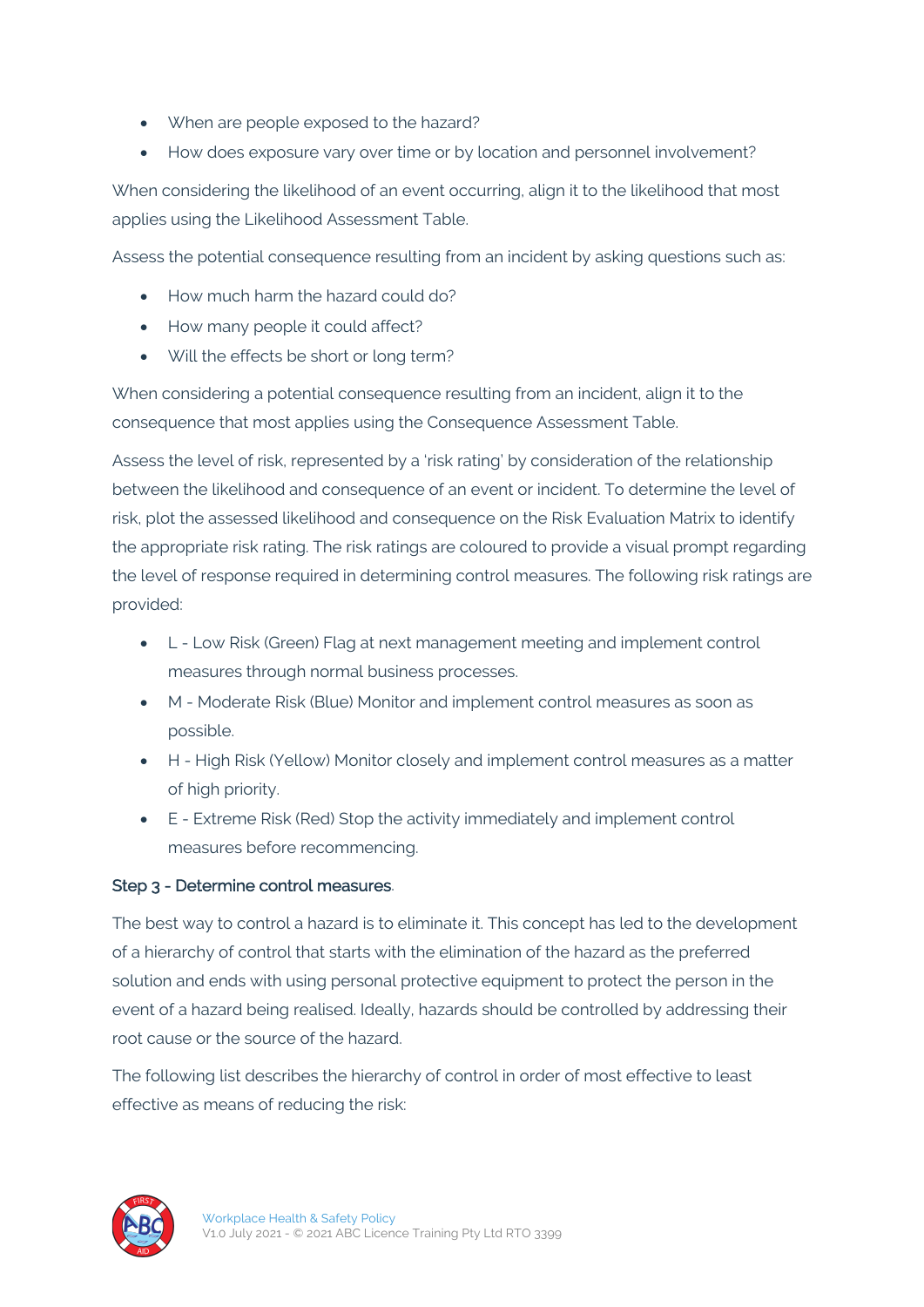- Eliminating the hazard from the workplace entirely is the best way to control it. An example of elimination is to remove a noisy machine from a quiet area or to subcontract a function out to others who are better trained and equipped to undertake a particular task.
- Substituting or modifying the hazard by replacing it with something less dangerous, for example, by using a paint which does not contain asthma-encouraging agents.
- Isolating the hazard by physically removing it from the workplace or by cordoning off the area in which a hazard is used.
- Engineering methods can be introduced to control the hazard at its source; tools and equipment can be redesigned, or enclosures, guards or local exhaust ventilation systems can be used.
- Administrative controls are the management strategies that can be introduced to ensure the health and safety of employees. Administrative procedures can reduce exposure to hazardous equipment and procedures by limiting the time of exposure (e.g. by job rotation) or varying the time when a particular procedure is carried out.
- Personal protective equipment (PPE) may also be used to reduce exposure to a hazard. PPE should not, where possible, be utilised as a primary control measure as its use neither reduces nor removes the hazard. In conjunction with other treatment strategies, PPE provides additional redundancy should primary control measures fail.

One or a number of controls may be used to address a particular hazard. In most cases, it is desirable that multiple strategies are used to allow for human error or oversight. In matters of technical specialty, it may be necessary to seek expert advice in the application of hazard controls. The hazard controls should be well documented in the risk register.

#### Step 4 - Implement control measures.

Once hazards are appropriately identified and assessed, the implementation of the determined controls is the next critical step. This requires planning and consultation with those who will carry implementation responsibility. It may also require the allocation of resources to ensure the planned implementation is not hindered or restricted.

The following considerations should be taken when planning hazard control implementation:

- The implementation process should be appropriately documented.
- The effect on work procedures should be considered to ensure controls are integrated into work routines.
- Persons who will be effected by implementation should be identified and consulted in order to build acceptance and understanding of the control measures.

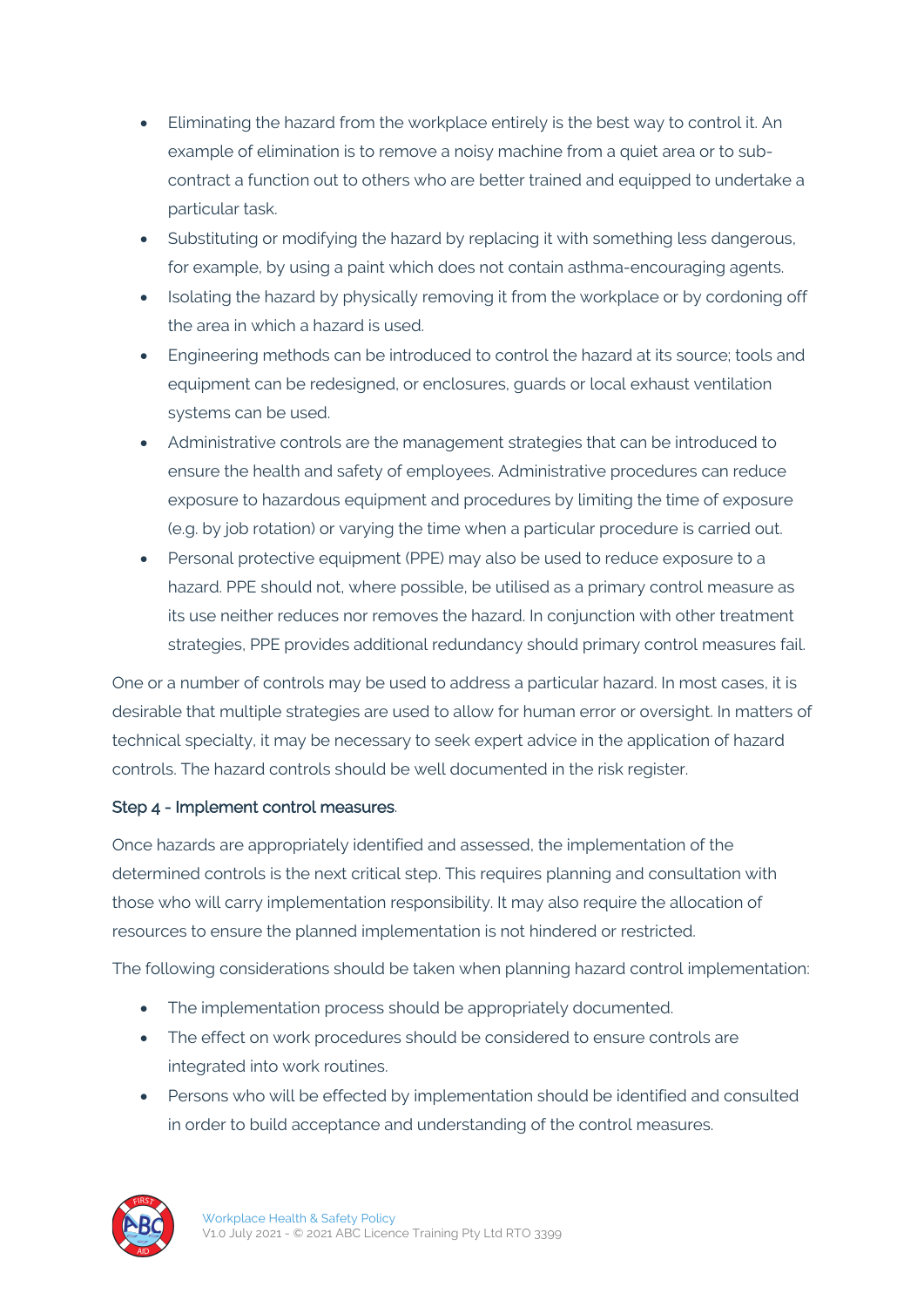- The review and adjustment to emergency plans and procedures to recognise the new hazard in the workplace and the associated control measures;
- The competence and training requirement for personnel to implement the control measures.
- The monitoring and supervision of the hazard controls to ensure measures are being implemented as planned.
- Staff members are informed, and inappropriate application of control measures is identified and corrected.

The implementation of control measures usually requires the development of an implementation plan. The implementation plan should:

- Clearly state the hazard controls to be implemented.
- Identify what actions need to be taken to implement the control measures.
- Specify the resources required to implement the control measures.
- Identify responsibilities for implementation of control measures.
- Layout the timetable for implementation and completion.
- Specify a date for reviewing the control measures.

The implementation plan should be retained to provide a source of information for review.

#### Step 5 - Monitor control measures.

The effectiveness of the hazard control measures to minimise the risk to personnel must be monitored in order to allow the opportunity to improve control measures which do not adequately address the hazard. Factors that may affect the likelihood and consequence of a risk may change over time, as may the factors that affect the suitability of the control measures. It is for this reason that monitoring must not be overlooked.

To monitor control measures, the following strategies can be applied:

- Conduct a review of records including risk register,
- Conduct walk-through and visual inspections of the workplace,
- Consult workers about their experience with the implemented control measures and how effective they believe them to be, and
- Conduct (or arrange for) basic testing, measuring and samples of the workplace environment to compare the results with those obtained prior to the implementation of the control measures.

Whilst monitoring hazard controls, the following question needs to be addressed:

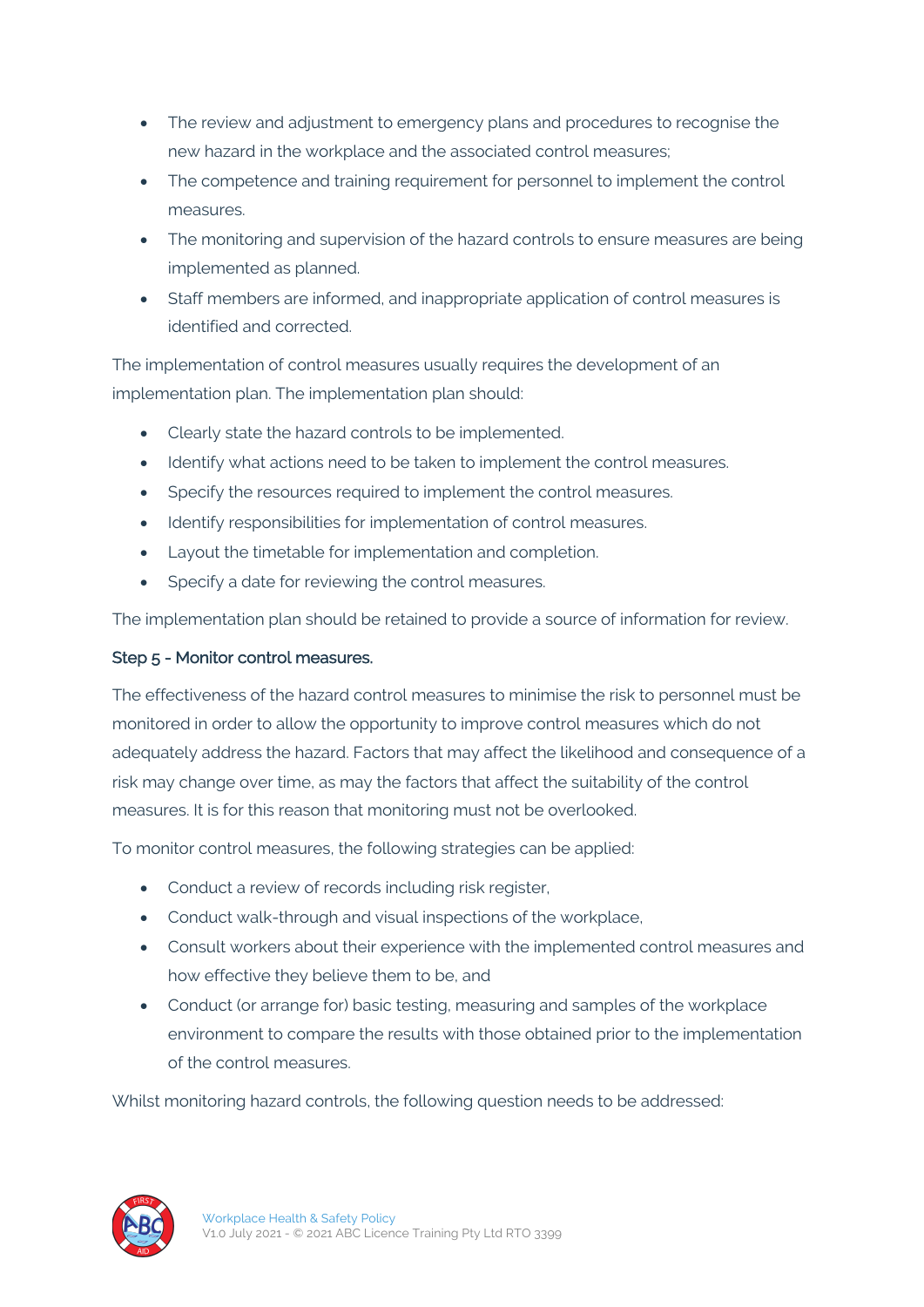- Have the control measures been implemented as planned and are they being applied in the workplace?
- Have the control measures been accepted by personnel and what is their opinion on their effectiveness?
- Have there been any occurrences involving the hazards since the implementation of the controls?
- Have the implemented control measures produced any unintended effects, such as changes to work routines or new hazards?

#### Step 6 - Review the hazard management process.

The review of the hazard management process is essential to ensure that the management of hazards universally remains relevant and in the right context over time. The review of the hazard management process is to be conducted not less than every two years. The essential elements of a review are:

- The hazard management process for must be valid in the context of the operating environment of ABC Licence Training,
- Improvements in the operating processes of ABC Licence Training must be reflected in the hazard management process,
- The process should reflect best practice from an industry perspective in the identification, assessment, and control of hazards, and
- Stakeholders should be given the opportunity to contribute to the review in order to build capacity within ABC Licence Training to manage workplace safety hazards.

The hazard management process for must be valid in the context of the operating environment of ABC Licence Training;

Improvements in the operating processes of ABC Licence Training must be reflected in the hazard management process;

The process should reflect best practice from an industry perspective in the identification, assessment and control of hazards; and

Stakeholders should be given the opportunity to contribute to the review in order to build capacity within ABC Licence Training to manage workplace safety hazards.

Further guidance on the review of risk management and hazard management processes can be found in AS/ NZS 4360:2004 Risk Management.

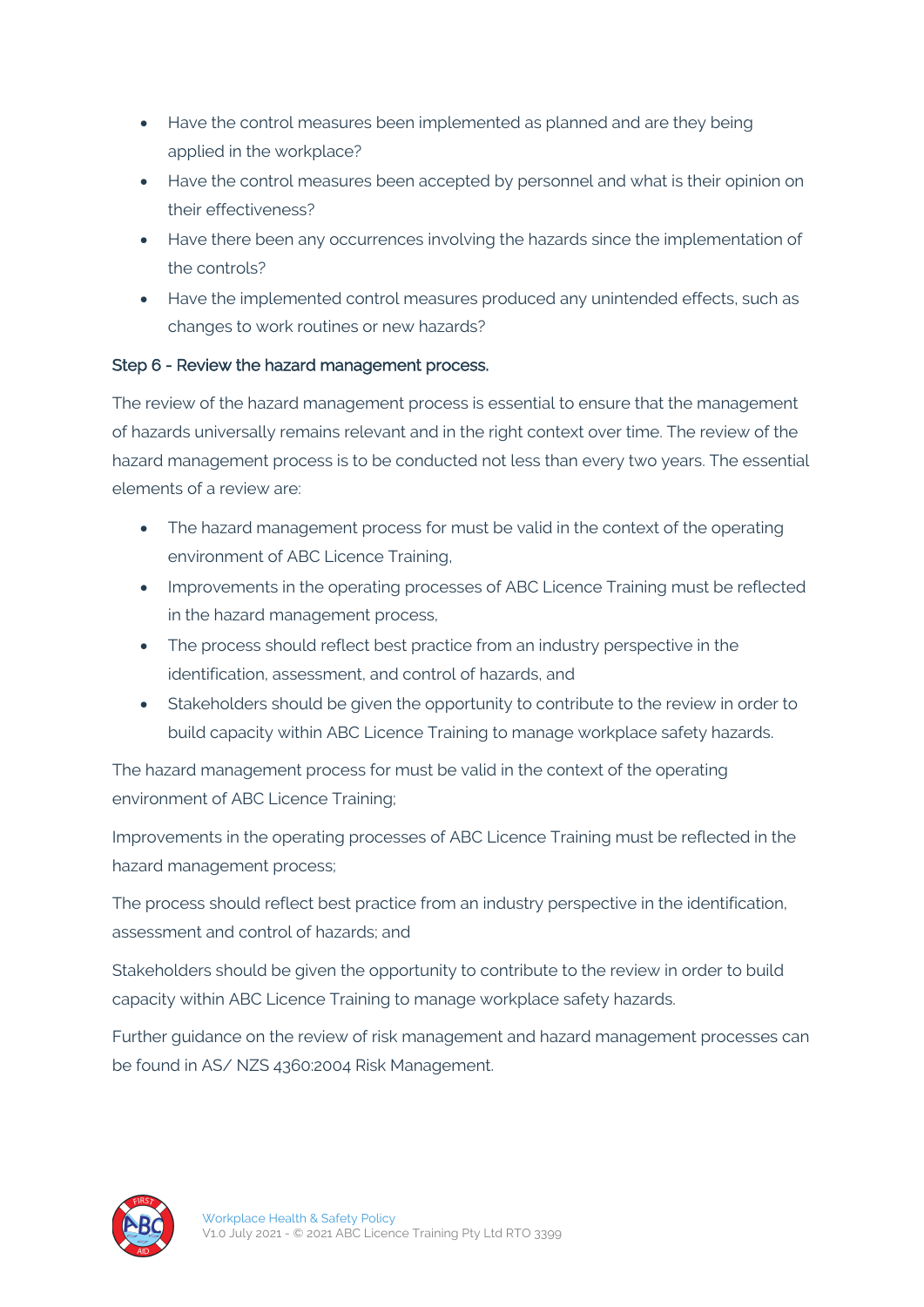# Management Action and Responsibility

The CEO is responsible for:

- Providing a healthy and safe workplace for staff, students, contractors and visitors.
- Ensuring that adequate resources are provided to meet the health and safety objectives and procedures of ABC Licence Training.
- Ensuring that ABC Licence Training complies with all relevant occupational health, safety legislation and standards.
- Providing appropriate health and safety policies and procedures to enable the effective management of health and safety and control of risks to health and safety.
- Providing mechanisms which enable staff to be consulted on work practices, policies or procedures which may affect the occupational health and safety of staff.
- Providing mechanisms to monitor and report regularly on the organisations' health and safety performance.

The management committee (comprising of CEO & Office Manager) is responsible for:

- Assisting in the development, implementation and monitoring of health and safety policies and procedures.
- Considering proposals for, or changes to, the workplace, policies, work practices or procedures which may affect the health and safety of staff.
- Promoting awareness of health and safety across ABC Licence Training.
- Ensuring that hazards in work or study areas are identified, risk assessed and controlled and that these risk control measures are monitored regularly and maintained.
- Ensuring that staff and students under supervision are provided with the required information and training to carry out their work or study safely and effectively.
- Providing leadership and setting a good example for staff and students in occupational health and safety matters.

Staff (comprising of trainers & support officers) are responsible for:

- Complying with relevant ABC Licence Training health and safety policies and procedures.
- Obeying any reasonable instruction aimed at protecting their health and safety in the workplace.
- Using any equipment provided to protect their health and safety in the workplace.